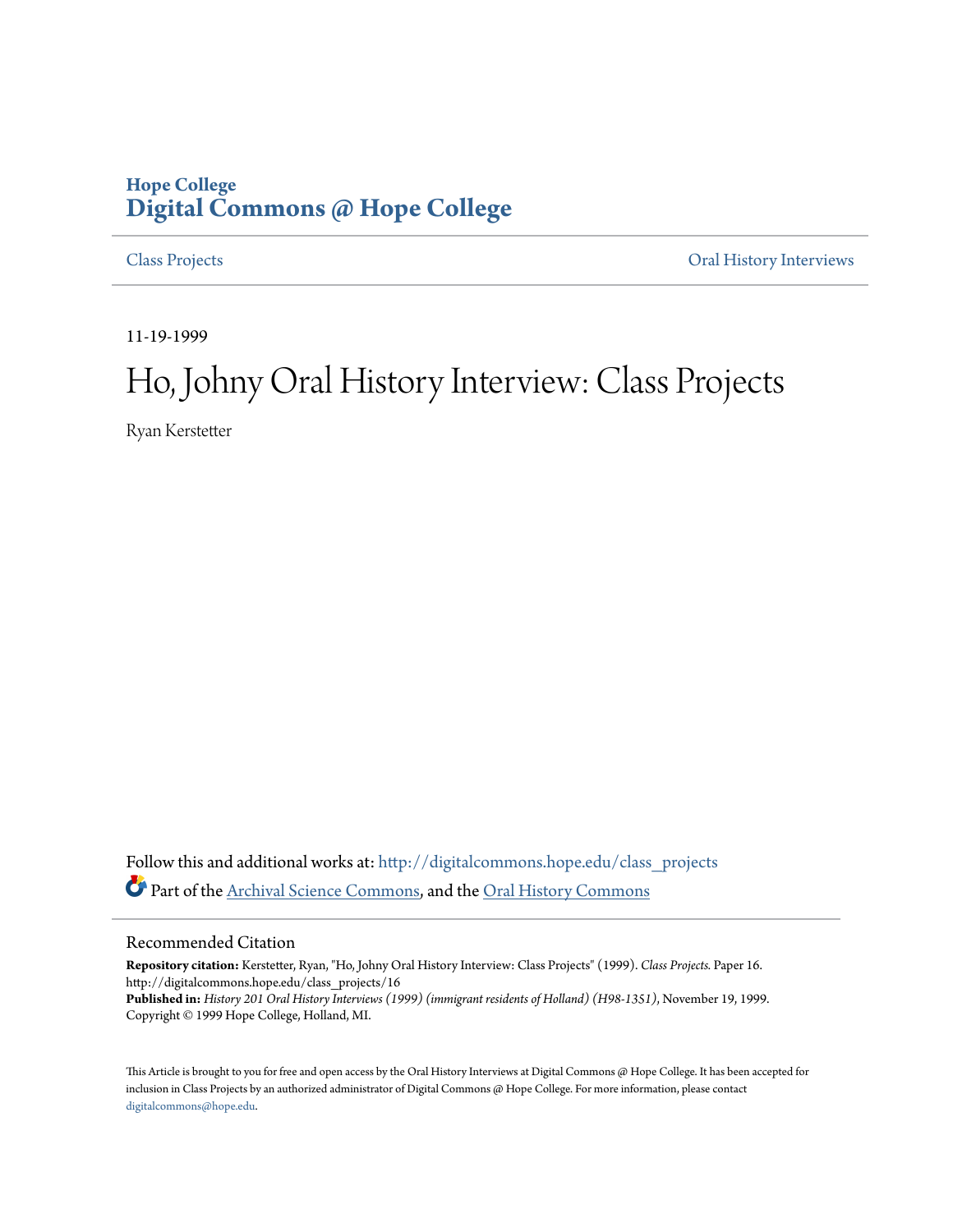Oral History Interview Interviewee: Johny Ho Interviewer: Ryan Kerstetter November 19, 1999

- RK: What is your name?
- JH: Johnny Ho
- RK: How old are you?
- JH: I am twenty-five
- RK: Where are you originally from?
- JH: I was originally from Vietnam, big eity in Vietnam, Saigon. Now is named Ho-Chi-Minh City.
- RK: Are you an immigrant or a refugee?
- IH: I'm refugee, refugee, boat people.
- RK: Can you tell me anything about your trip? What do you remember?
- JH: Rough, rough, hard, and dangerous, and risky, very risky to go on this journey. But, urn, yeah, it took us, we were stranded in the ocean for almost close to a month. And half the time were on a shortage, a food shortage. And, yeah, there was very little hope, but eventually God looked upon us and brought us to safety.
- RK: Did you come with your entire family?
- JH: No, unfortunately I was the only one in the family who got to go. Yeah, that's because economic, like financially, because we have to pay a certain amount money to gel on the boat. And, just had enough money for me, and I was the lucky one. And, changed my life. You know?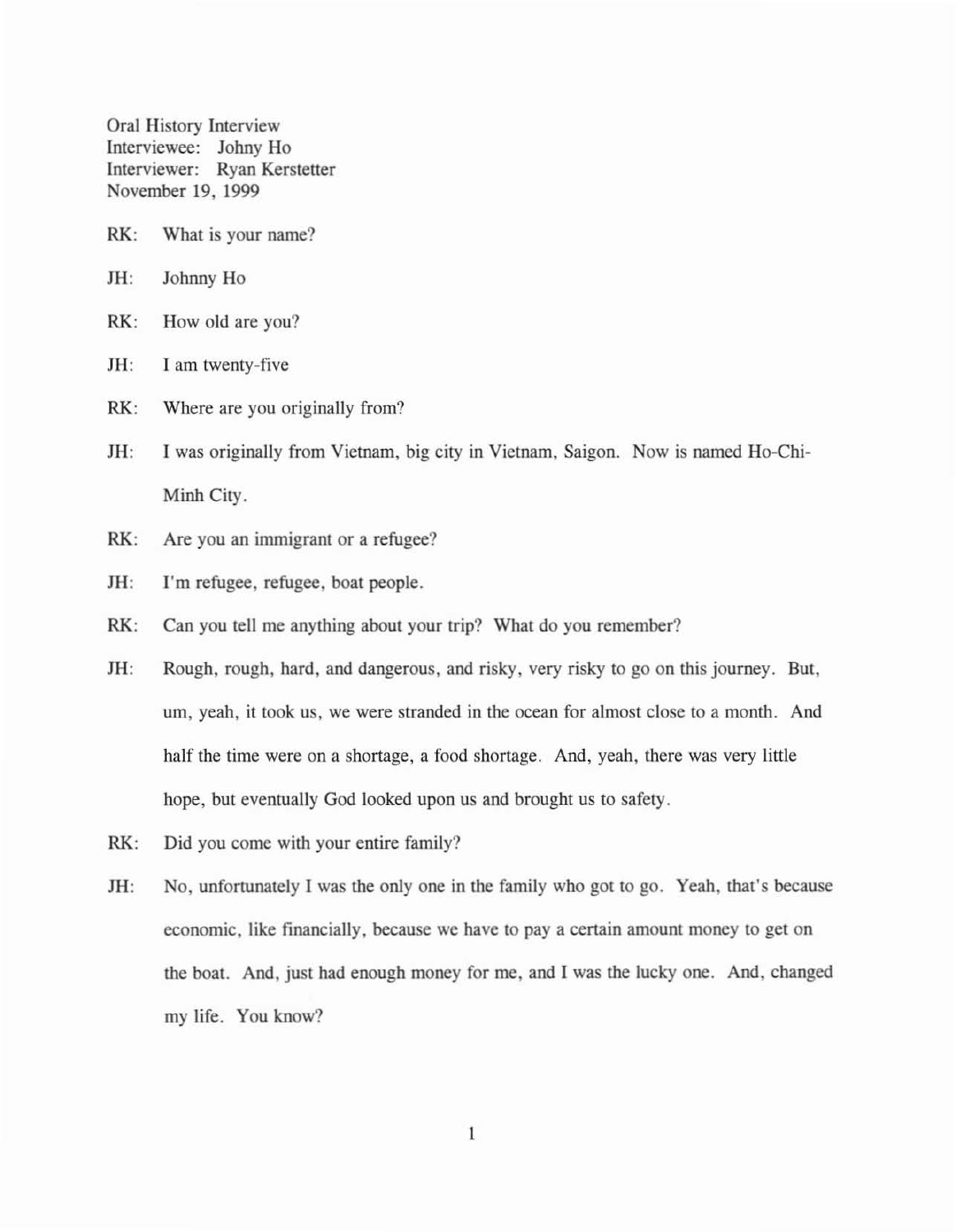- RK: Did you have any bad thoughts about America before you came? Like negative thoughts?
- JH: I really never thought of it, because I was too young then I guess, I just listened to my mom to what she wanted me to do. I was, like, part of her plan.
- RK: What exactly did you do when you came to shore in the United States?
- JH: We were picked up by Philippine, Filipino fisherman. And they brought us ashore, and feed us. We were very out of shape, I mean, we were stranded for a while, and without money, I mean food, and water, so, we were lost. Our health wasn't too good. They fed us, in Manilla, in Philippine. Yeah, we camp there, they move us to Batta Ann, Batta Ann is one of the city in Philippine. That's a big camp, refugee camp. And that's were we waited for a sponsor, from the states. And we waited for maybe, almost a momh. They we got an answer that someone here in Michigan want to sponsor us. She's from the church, one of the organizations, church organizations. Yeah, we got sponsor, and that's how we got here.
- RK: How did you decide on Hope College?
- JH: Oh, is kind of last minute thingy, I...
- RK: Why did you decide on Hope College?
- JH: Dh, I decided on Hope College because at that time, I didn't have any other school in mind, and Hope is located close to where I know best. I've been living in Holland since I got here. So, yeah, and they showed some interest, that's how I decided to come here.
- RK: What was the biggest problem you had to overcome?

2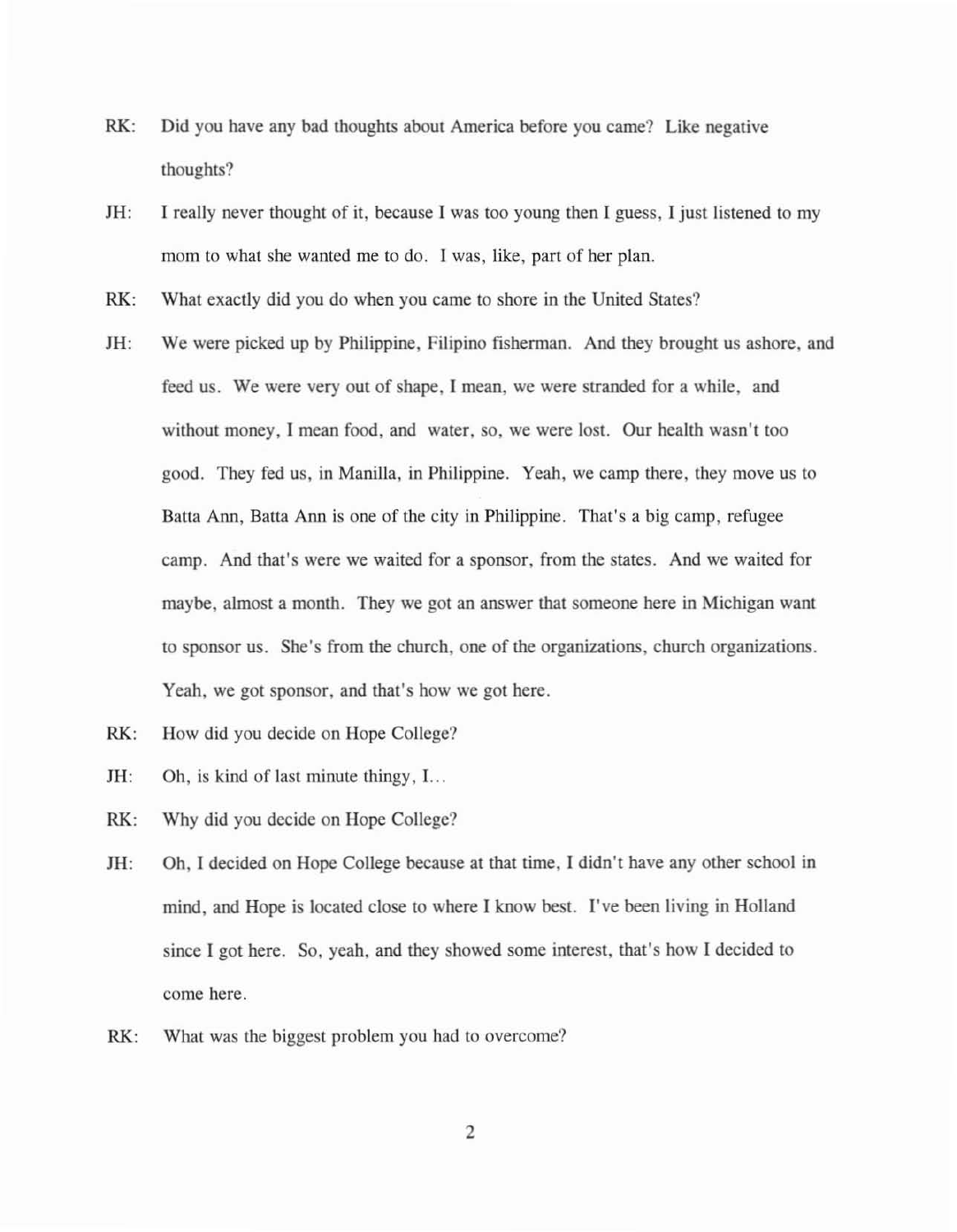- 1H: Dh, the language barrier. Took, time, took time. It was tough, I mean communication-wise. Hard on me. I mean, I work really hard to try to improve the language, but at the same time try to not forget my own language, and that's really hard.
- RK: My next question is, do you try keep both cultures separate, or do you take the best from one and the best from the other and bring those together?
- 1H: For me, I left Vietnam at a older, you can say older, age. Like am, still have the culture, I still believe in the culture. And now I live in a different environment in America. It's different environment, different culture. And I learn to adapt to it, but also I want to keep my traditional culture. You can say I try to live my life with both culture.
- RK: Do you like American culture?
- HI: Oh yeah, I like American culture, is lot of freedom and free choice and nice place to live. I mean wealthy economy, friendly people, just good environment to live. To live and to have a better future.
- RK: Have you ever felt any discrimination here in Holland or on Hope's campus?
- JH: Maybe there's some discrimination. But is not, extrovert. I mean people don't, not noticeable. I can feel the discrimination, and yeah that's another part, that's why it's so tough for me to go to this school, beside education. Education, the level is tough, and beside that I have to also deal with, social like Diversity.
- RK: Okay, that's about all the questions I have, if there's anything else you want to say?
- JH: I guess I don't have anything else to say.

3